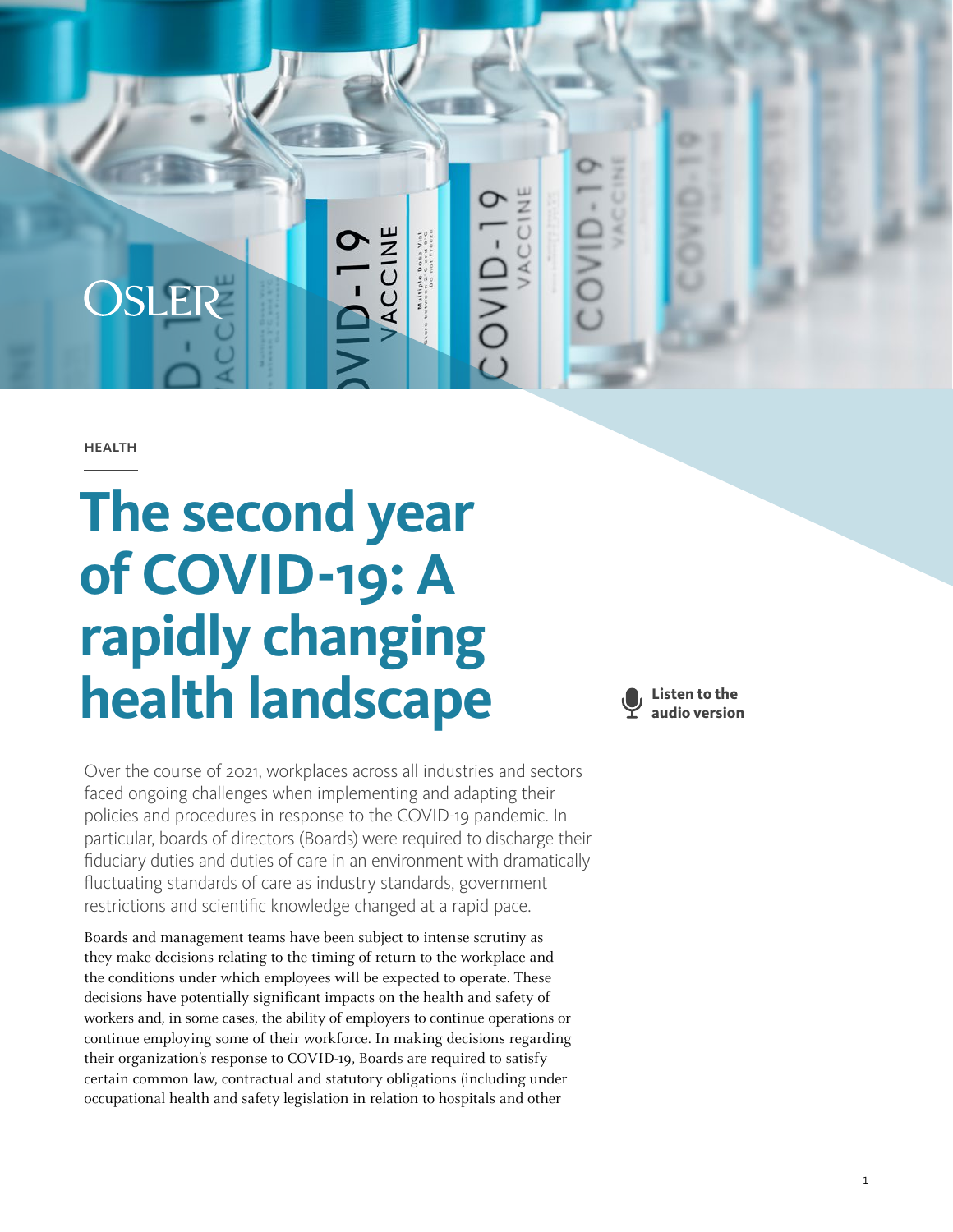high risk settings, as we outlined in our post, [Ontario COVID-19 vaccination](https://www.osler.com/en/resources/regulations/2021/ontario-covid-19-vaccination-policy-update-for-high-risk-settings-key-considerations-for-hospitals) [policy update for high risk settings: Key considerations for hospitals and](https://www.osler.com/en/resources/regulations/2021/ontario-covid-19-vaccination-policy-update-for-high-risk-settings-key-considerations-for-hospitals) [healthcare organizations\)](https://www.osler.com/en/resources/regulations/2021/ontario-covid-19-vaccination-policy-update-for-high-risk-settings-key-considerations-for-hospitals).

When considering what is reasonable in the circumstances, Boards should take into account many factors, including the relative risks of implementing mandatory vaccination policies and other response measures, the impact of their decision on key stakeholders, the then-current COVID-19 circumstances and the measures and policies adopted by other employers and organizations in similar industries.

The third and fourth waves of COVID-19 experienced in 2021 brought with them a variety of new legal issues, some of which we describe below.

### The mayhem of the COVID-19 vaccine rollout in Canada

In addition to authorizing new drugs and medical devices for COVID-19, the federal government has been responsible for procuring vaccines for Canadians which it then distributes to the provincial and territorial governments, who have primary responsibility for healthcare matters, to make available to their residents. Much like the responses of the provincial and territorial governments in early matters relating to COVID-19, the strategies implemented by the public health authorities across Canada in connection with vaccine distribution were varied and lacked cohesion.

Canada's access to vaccines lagged behind other countries' due to a lack of local manufacturing. Early in 2021, many international employers with Canadian operations attempted to proactively implement vaccine policies in their Canadian workplaces at a time when U.S. residents were able to easily access vaccines and their Canadian counterparts were months away from being considered eligible. This created an interesting predicament for employers with cross-border operations. Encouraging, incentivizing or requiring vaccination was impractical at a time when Canadian employees were unable to access the vaccine and Canadian public health authorities had not yet issued guidance regarding whether any of the public health measures, such as masking and social distancing, could be relaxed for those who had been vaccinated.

Interesting legal issues also arose when certain employers and organizations implemented programs to offer vaccines directly to their employees on behalf of public health authorities or otherwise voluntarily offered to assist other organizations experiencing COVID-19 outbreaks. As the private sector participants assumed the cost and responsibility for matters falling squarely within the purview of the public health authorities in an effort to help, issues related to the allocation of the corresponding liability arising from providing such assistance presented unique challenges. By way of example, pursuant to the Health Protection and Promotion Act (Ontario) (the HPPA), persons working under the direction of a medical officer of health or pursuant to a directive or direction under the HPPA have statutory protection from liability so long as they are acting in good faith. As a result, parties responding to and assisting with potential problems proactively in a benevolent manner were exposed to

Encouraging, incentivizing or requiring vaccination was impractical at a time when Canadian employees were unable to access the vaccine.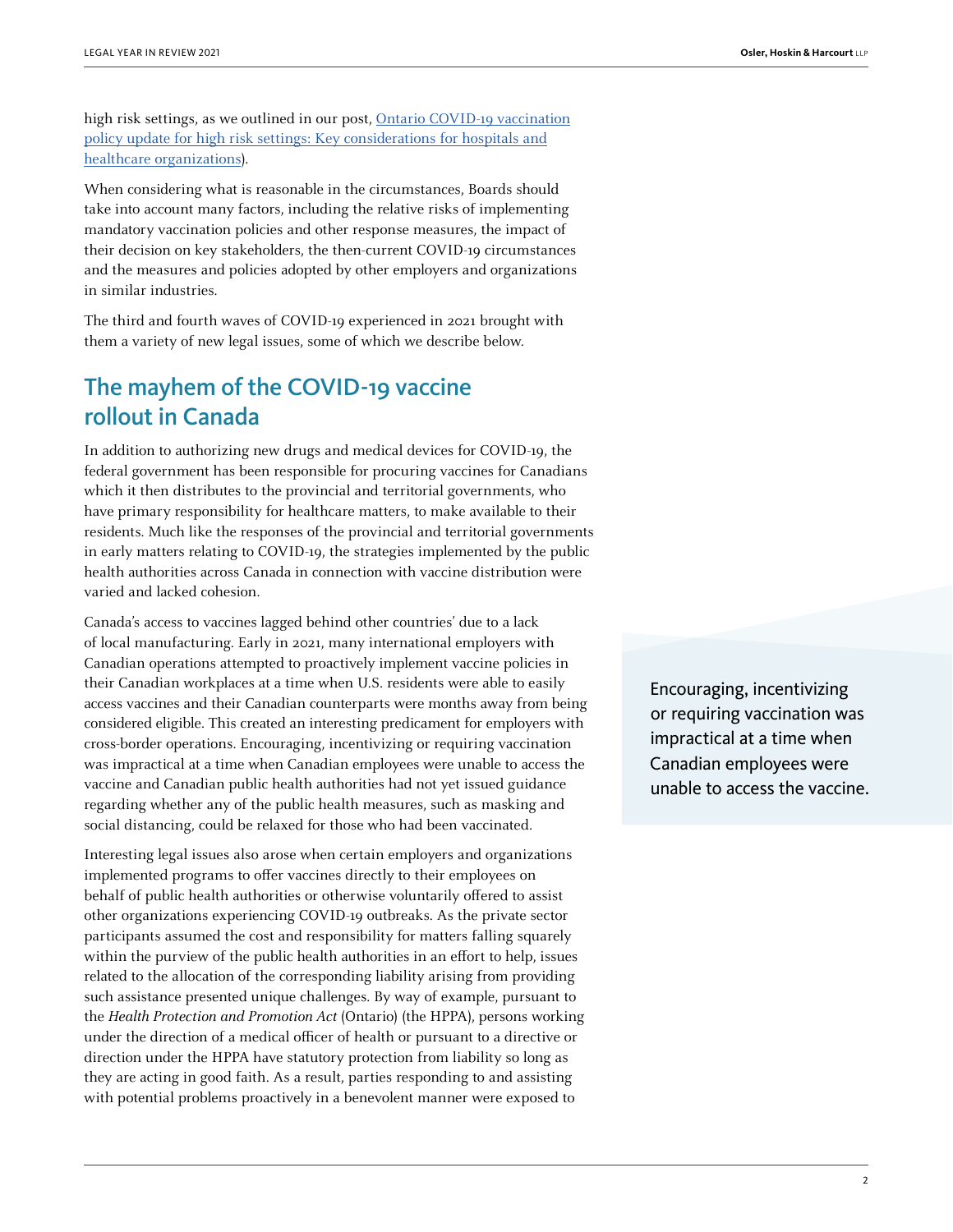potential legal liability they would not have encountered if they had waited until they were legally compelled to take action pursuant to a directive under the HPPA.

As vaccines became more readily available, vaccination regrettably morphed into a political issue, as well as a public health issue, with passionate views emerging on both sides. Mandatory vaccination policies in the workplace and public spaces were widely debated. Once again, public health authorities implemented fragmented orders, directives and legislation on the issue across Canada.

For example, in August 2021, British Columbia's Public Health Officer announced a public health order requiring mandatory vaccination for certain healthcare workers and the federal government announced mandatory vaccination for certain federal employees. On August 17, 2021, the Chief Medical Officer of Health in Ontario issued a directive requiring the implementation of a mandatory vaccination policy in healthcare settings. Under these policies, workers are required to be vaccinated or undergo regular testing if a specified medical exemption was not available. Further detail is included in our Osler Update, [Ontario COVID-19 vaccination policy update for high risk settings: Key](https://www.osler.com/en/resources/regulations/2021/ontario-covid-19-vaccination-policy-update-for-high-risk-settings-key-considerations-for-hospitals) [considerations for hospitals and healthcare organizations](https://www.osler.com/en/resources/regulations/2021/ontario-covid-19-vaccination-policy-update-for-high-risk-settings-key-considerations-for-hospitals). The Boards of many public hospitals in Ontario approved vaccination policies that went beyond the government directive, requiring mandatory vaccination for all workers (without permitting the alternative option to undergo testing) with limited scope for human rights exemptions.

These announcements followed Alberta's decision to lift most public health restrictions and Saskatchewan's decision to lift all public health restrictions in July 2021, creating a disjointed federal landscape for employers attempting to implement nationwide policies.

When viewed in the context of the ongoing worldwide pandemic, states of emergency, ongoing public health orders and legislation and directives requiring that vaccination policies be adopted, the pre-pandemic common law addressing vaccination policies for influenza provided very little in the way of relevant guidance. By September 2021, we witnessed mandatory vaccination policies being implemented more frequently in a variety of workplaces, including nonessential ones. As these policies came into force, a variety of court challenges to vaccination policies quickly followed, discussed in more detail in our Osler Update, [Ontario Superior Court of Justice dissolves injunction to stay](https://www.osler.com/en/resources/regulations/2021/ontario-superior-court-of-justice-dissolves-injunction-to-stay-terminations-under-hospital-s-mandato) [terminations under hospital's mandatory vaccination policy.](https://www.osler.com/en/resources/regulations/2021/ontario-superior-court-of-justice-dissolves-injunction-to-stay-terminations-under-hospital-s-mandato)

Additional information regarding employment considerations are included in our article, [Back to the office? New workplace norms expected to evolve in](https://legalyearinreview.ca/back-to-the-office-new-workplace-norms-expected-to-evolve-in-coming-years/) [coming years.](https://legalyearinreview.ca/back-to-the-office-new-workplace-norms-expected-to-evolve-in-coming-years/)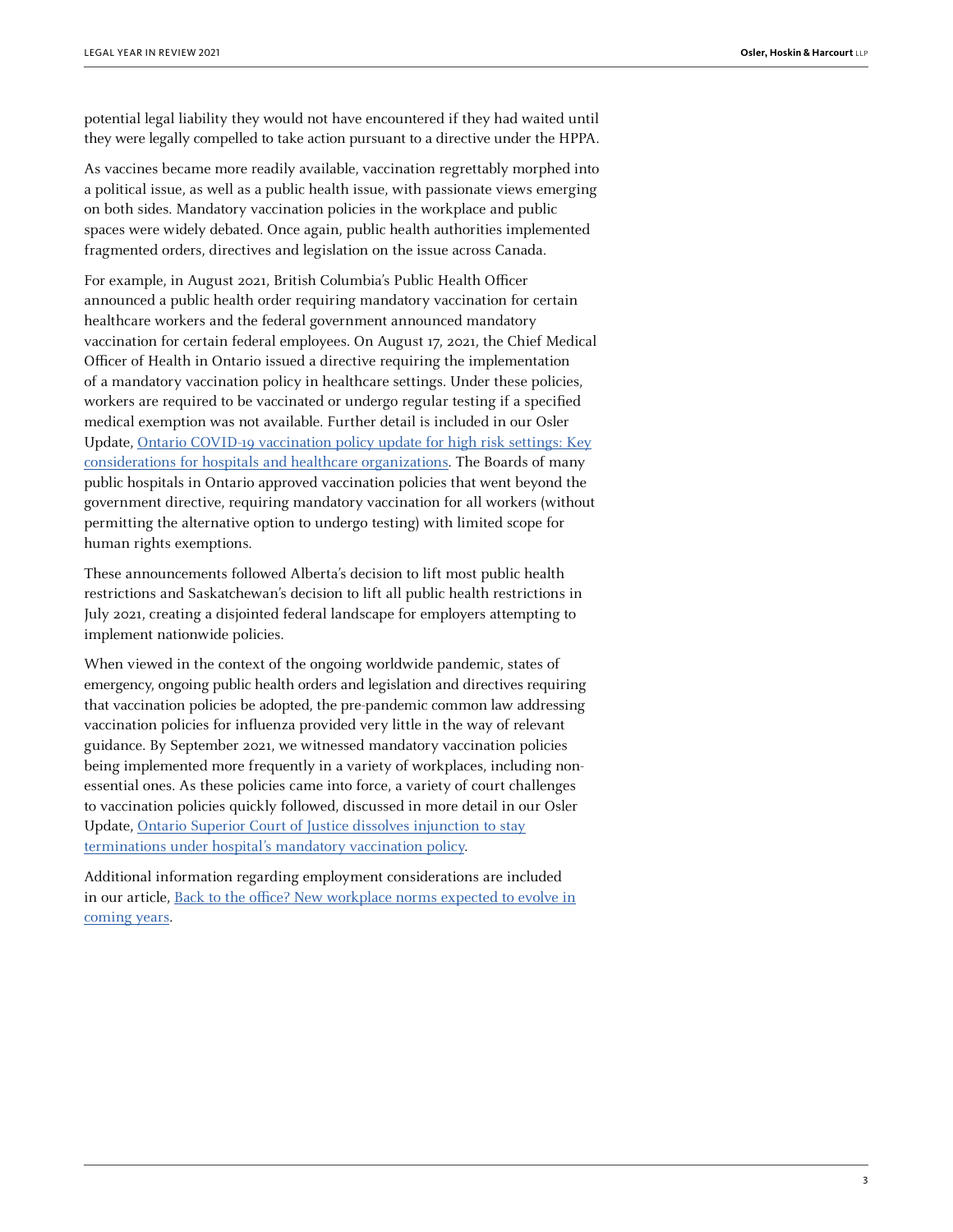## Further evolution of COVID-19 testing in the workplace

In 2021, the COVID-19 testing and screening landscape also evolved from simple symptom-checking to on-site workplace testing and screening for certain employers. Provincial governments made asymptomatic antigen screening testing programs available to some employers, with testing devices being paid for by government. Many provincial public health authorities provided detailed guidance regarding how antigen screening should be conducted.

Some employers wanted to implement other types of asymptomatic screening or testing in the workplace, such as self-testing devices recently authorized by Health Canada or PCR tests (considered the gold standard in COVID-19 testing). These employers had the challenge of navigating the legal, health, employment and privacy issues with limited (and in some cases no) guidance from public health authorities. Many employers engaged third-party providers to assist them to avoid having to consider complex matters relating to the implementation of testing programs. Such matters include collecting specimens, handling personal information, engaging laboratory services, communicating a diagnosis, reporting test results to public health authorities (where applicable) and disposing of hazardous waste.

### Vaccine passports and privacy matters

Throughout 2021, the term "vaccine passport" also became politically charged as each provincial government adopted their own approach to the issue. For example, vaccine passports were initially rejected by the Ontario government. They were subsequently introduced through a QR code after the government imposed restrictions requiring that patrons attending restaurants for indoor dining or gyms had to be fully vaccinated or hold a medical exemption. Every province or territory has now implemented a process to obtain a Canadian COVID-19 proof of vaccination.

Privacy issues remain relevant to employers, since COVID-19 response measures generally involve collecting or using personal information from employees that is deemed to be sensitive in nature and that should be protected by appropriate safeguards. Regardless of whether an employer is subject to privacy legislation in Canada, they will want to take care in collecting and storing employees' personal information, including their vaccination status and any related information. Those employers that are subject to private sector privacy legislation in Canada will also need to consider compliance with the limitation on collection and use principles, and what personal information is strictly necessary to collect and to store, all for the purposes of ensuring a safe workplace.

Privacy issues remain relevant to employers, since COVID-19 response measures generally involve collecting or using personal information from employees that is deemed to be sensitive in nature and that should be protected by appropriate safeguards.